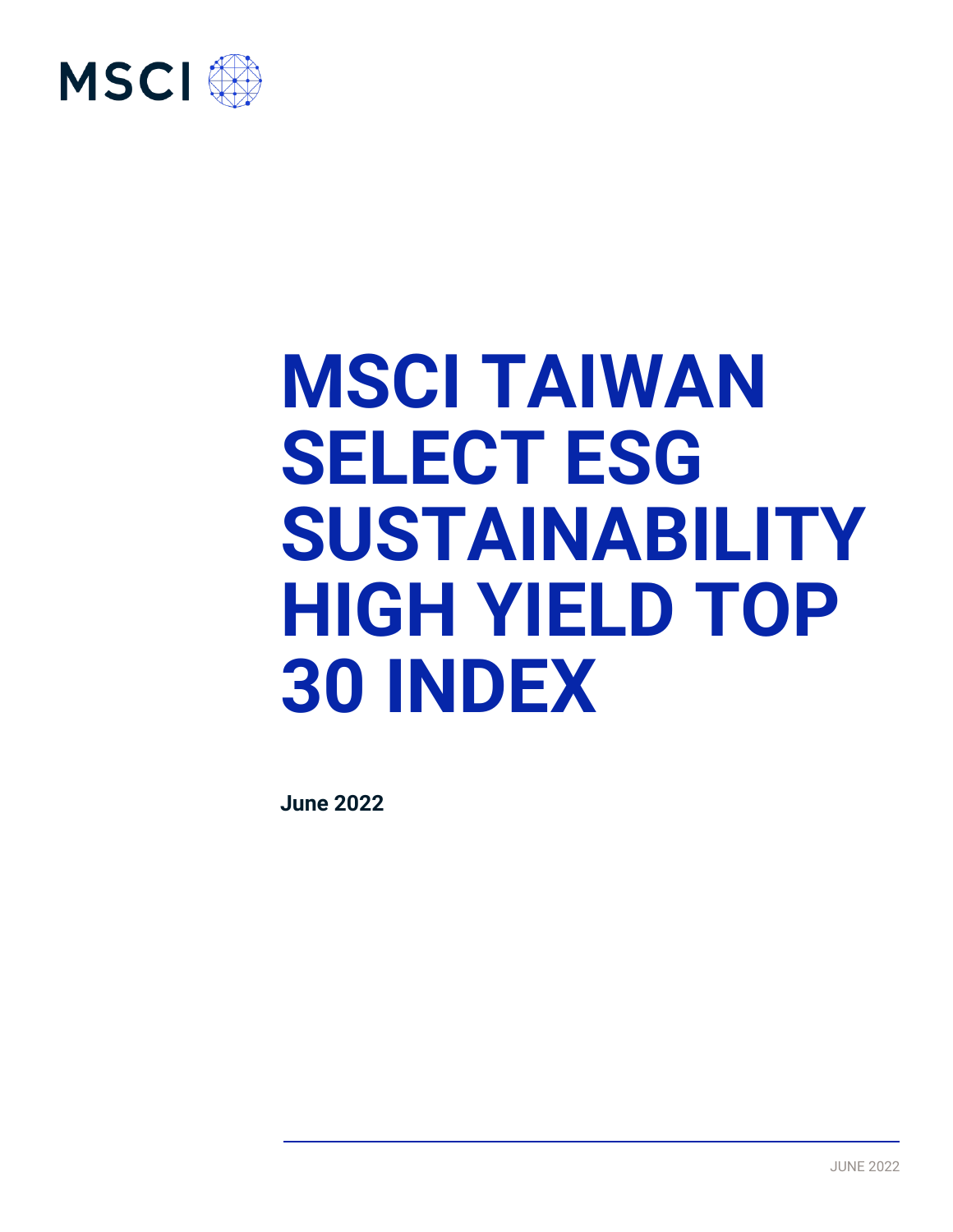

| <b>Contents</b> | 1              |         |  |
|-----------------|----------------|---------|--|
|                 | $\overline{2}$ |         |  |
|                 |                | 2.1     |  |
|                 |                | 2.2     |  |
|                 | 3              |         |  |
|                 |                | 3.1     |  |
|                 |                | 3.1.1   |  |
|                 |                | 3.1.1.1 |  |
|                 |                | 3.1.1.2 |  |
|                 |                | 3.1.1.3 |  |
|                 |                | 3.1.1.4 |  |
|                 |                | 3.1.2   |  |
|                 |                | 3.1.3   |  |
|                 |                | 3.2     |  |
|                 | 4              |         |  |
|                 |                | 4.1     |  |
|                 |                | 4.1.1   |  |
|                 |                | 4.2     |  |
|                 |                | 4.2.1   |  |
|                 |                | 4.2.2   |  |
|                 |                | 4.2.2.1 |  |
|                 |                | 4.2.2.2 |  |
|                 |                | 4.2.3   |  |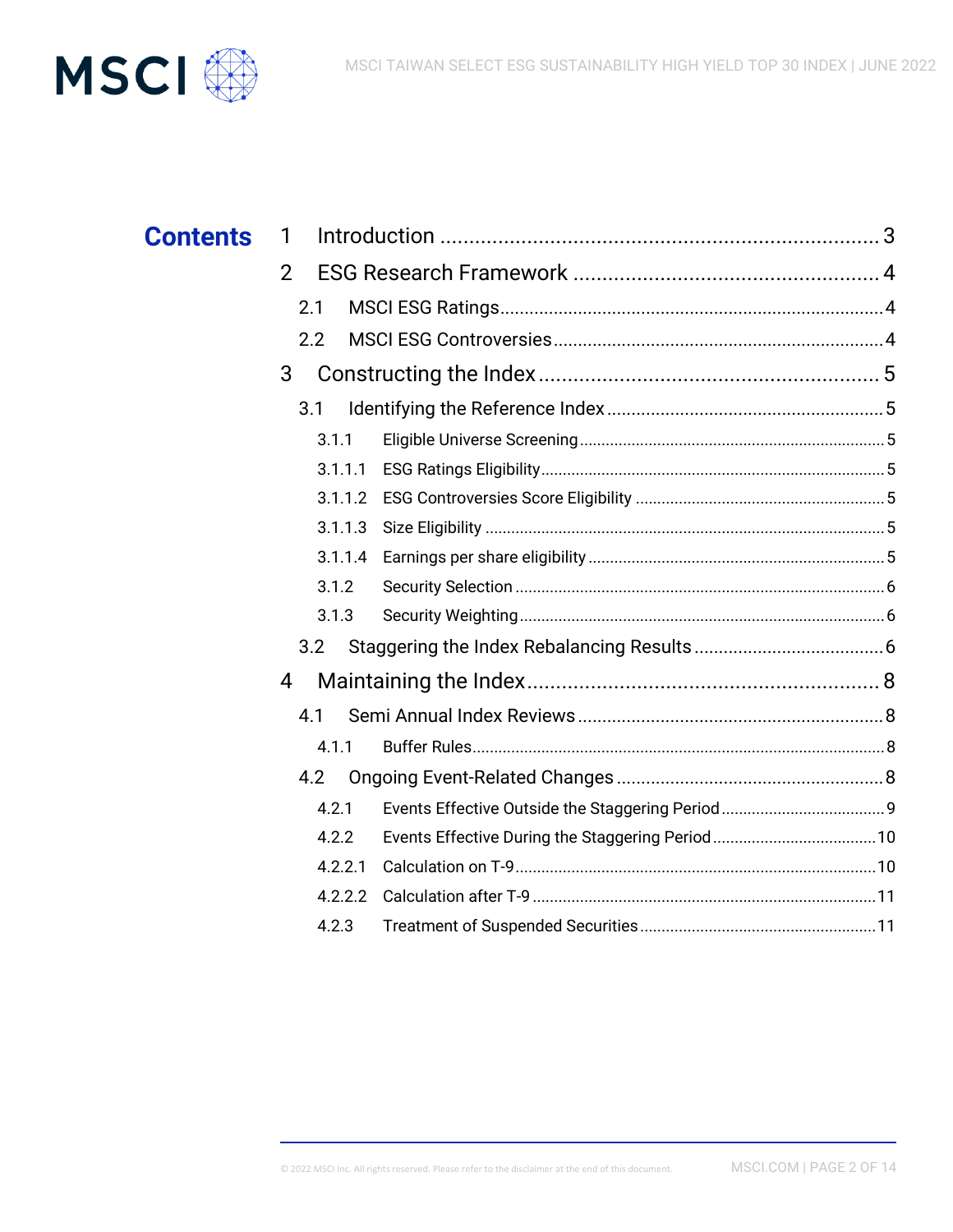

# **1 Introduction**

The MSCI Taiwan Select ESG Sustainability High Yield Top 30 Index (herein, the "Index") aims to reflect the performance of a strategy that selects 30 stocks from the MSCI Taiwan Index (herein, the "Parent Index") which have high Dividend Yield, ESG Controversy Score greater than or equal to 3 and ESG Ratings equal to or better than 'BB'. The constituents of the Index are assigned weights in proportion of the score calculated from the historic Dividend Yield of the constituents.

The Index staggers the changes in securities' number of shares due to rebalancing, in equal proportion over five days leading into and including the effective date of the Index Review.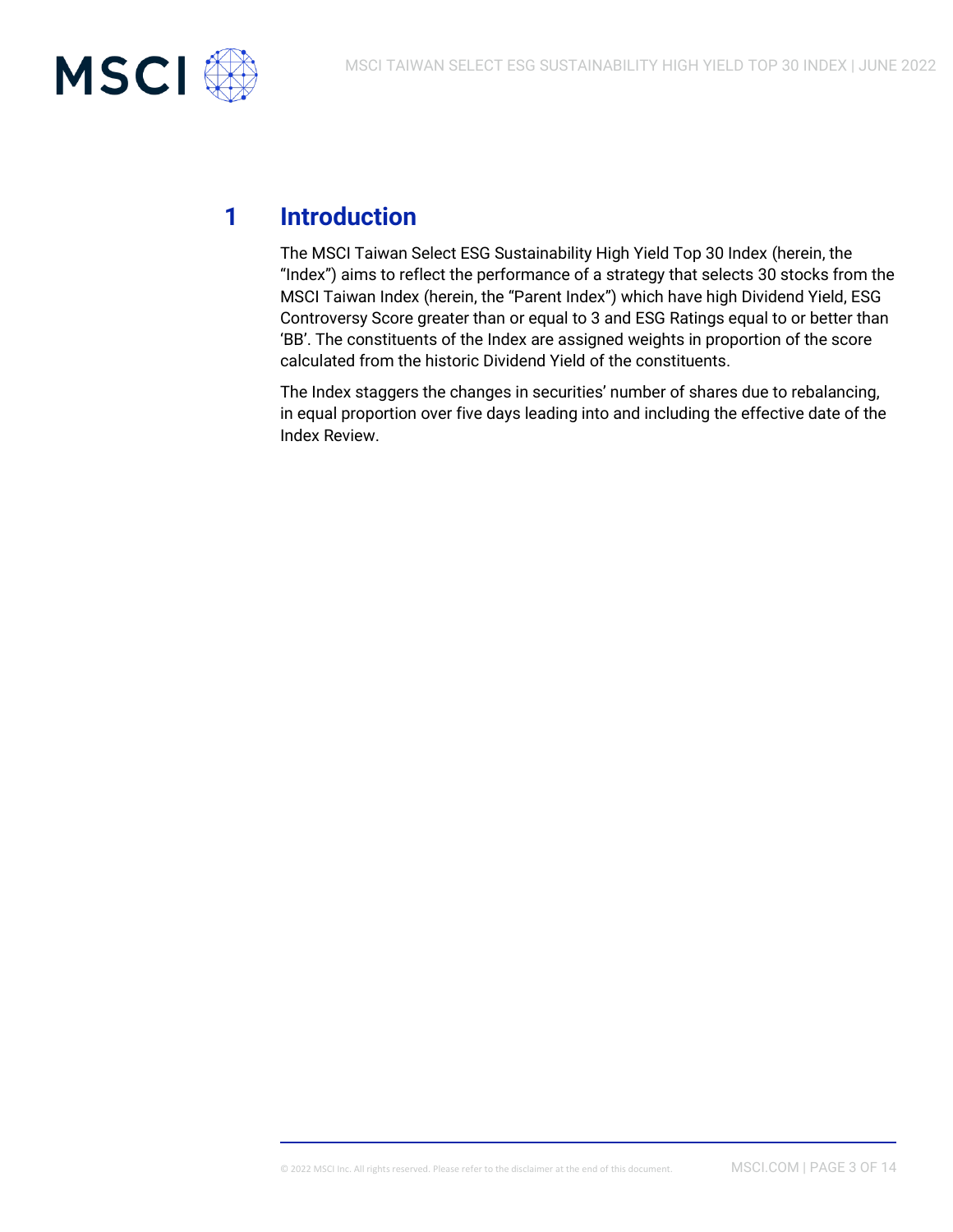

# **2 ESG Research Framework**

The MSCI Taiwan Select ESG Sustainability High Yield Top 30 Index uses company ratings and research provided by MSCI ESG Research. The Index uses the following MSCI ESG Research products: MSCI ESG Ratings, MSCI ESG Controversies.

For details on MSCI ESG Research's full suite of ESG products, please refer to: <https://www.msci.com/esg-investing>

#### 2.1 MSCI ESG RATINGS

MSCI ESG Ratings provides research, analysis and ratings of how well companies manage environmental, social and governance risks and opportunities.

MSCI ESG Ratings provides an overall company ESG rating - a seven-point scale from 'AAA' to 'CCC'. In addition, the product provides scores and percentiles indicating how well a company manages each key issue relative to industry peers.

For more details on MSCI ESG Ratings, please refer to: [https://www.msci.com/esg](https://www.msci.com/esg-ratings)[ratings](https://www.msci.com/esg-ratings)

#### 2.2 MSCI ESG CONTROVERSIES

MSCI ESG Controversies (formerly known as MSCI Impact Monitor) provides assessments of controversies concerning the negative environmental, social, and/or governance impact of company operations, products and services. The evaluation framework used in MSCI ESG Controversies is designed to be consistent with international norms represented by the UN Declaration of Human Rights, the ILO Declaration on Fundamental Principles and Rights at Work, and the UN Global Compact. MSCI ESG Controversies Score falls on a 0-10 scale, with "0" being the most severe controversy.

For more details on MSCI ESG Controversies, please refer to: [https://www.msci.com/documents/10199/acbe7c8a-a4e4-49de-9cf8-](https://www.msci.com/documents/10199/acbe7c8a-a4e4-49de-9cf8-5e957245b86b) [5e957245b86b](https://www.msci.com/documents/10199/acbe7c8a-a4e4-49de-9cf8-5e957245b86b)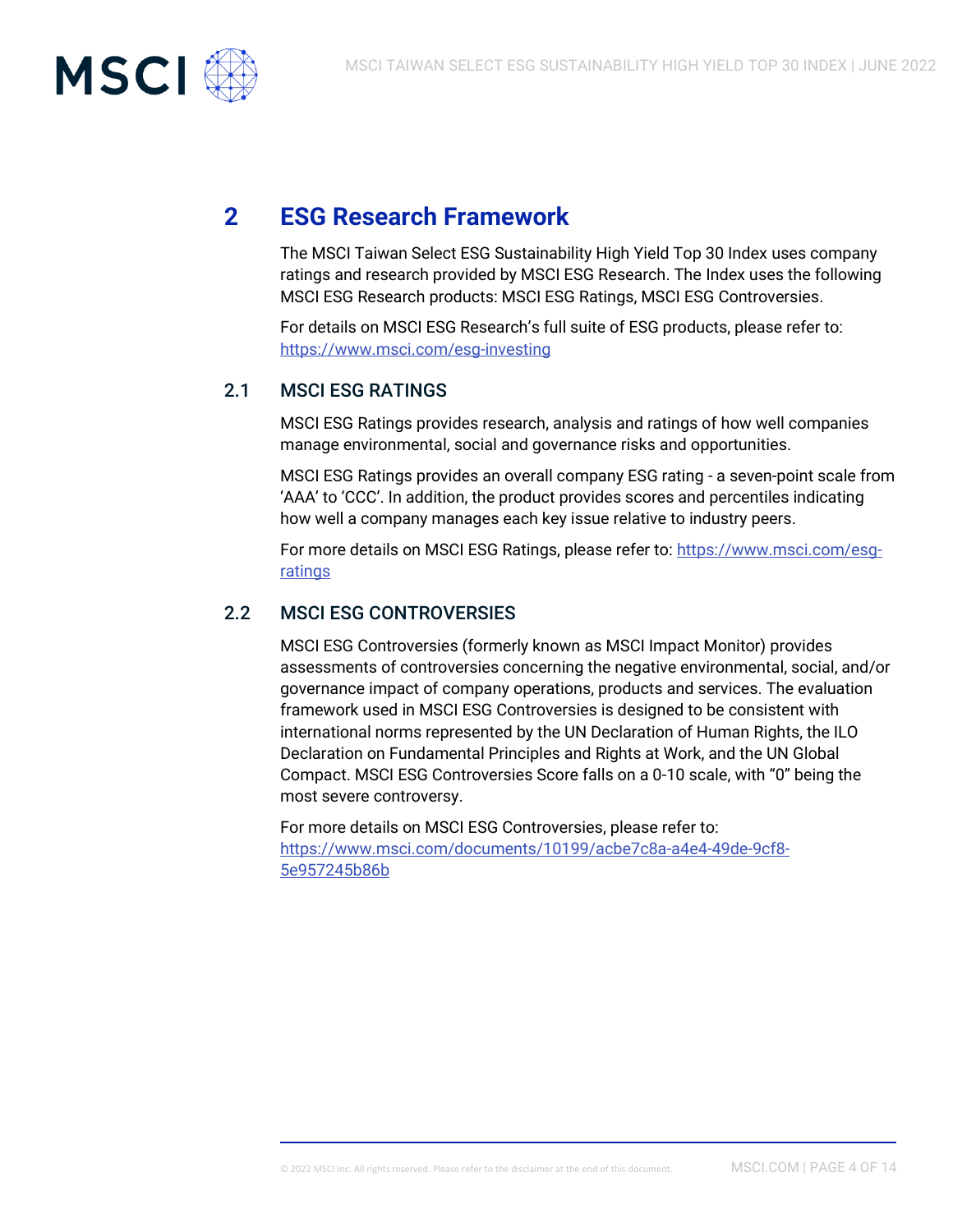

# **3 Constructing the Index**

### 3.1 IDENTIFYING THE REFERENCE INDEX

The Reference Index is constructed from the MSCI Taiwan Index (the "Parent Index"). The following steps are applied at initial construction and subsequent reviews of the Reference Index.

- Eligible Universe Screening
- Security Selection
- **Security Weighting**

#### **3.1.1 ELIGIBLE UNIVERSE SCREENING**

#### **3.1.1.1 ESG RATINGS ELIGIBILITY**

The Index uses MSCI ESG Ratings to identify companies that have demonstrated an ability to manage their ESG risks and opportunities. Companies having MSCI ESG Rating of 'BB' and above are eligible for inclusion in the Index. Unrated companies (companies not assessed by MSCI ESG Research on MSCI ESG Rating) are excluded from the eligible universe.

#### **3.1.1.2 ESG CONTROVERSIES SCORE ELIGIBILITY**

Companies are required to have an MSCI ESG Controversies Score of 3 or higher to be eligible for inclusion in the Index. Unrated companies (companies not assessed by MSCI ESG Research on MSCI ESG Controversies Score) are excluded from the eligible universe.

#### **3.1.1.3 SIZE ELIGIBILITY**

Securities with closing full market capitalization greater than or equal to USD 700 million are eligible for inclusion in the Index.

#### **3.1.1.4 EARNINGS PER SHARE ELIGIBILITY**

Securities with positive annual Earnings Per Share<sup>1</sup> are eligible for inclusion in the Index.

Securities in the Parent Index that fulfill all the above criteria form the Eligible Universe.

If the number of securities in the Eligible Universe is less than 20, stocks with highest Earnings Per Share from the remaining stocks in the Parent Index which fulfill the

<sup>1</sup> Please refer to the MSCI Fundamental Data methodology a[t https://www.msci.com/index-methodology](https://www.msci.com/index-methodology)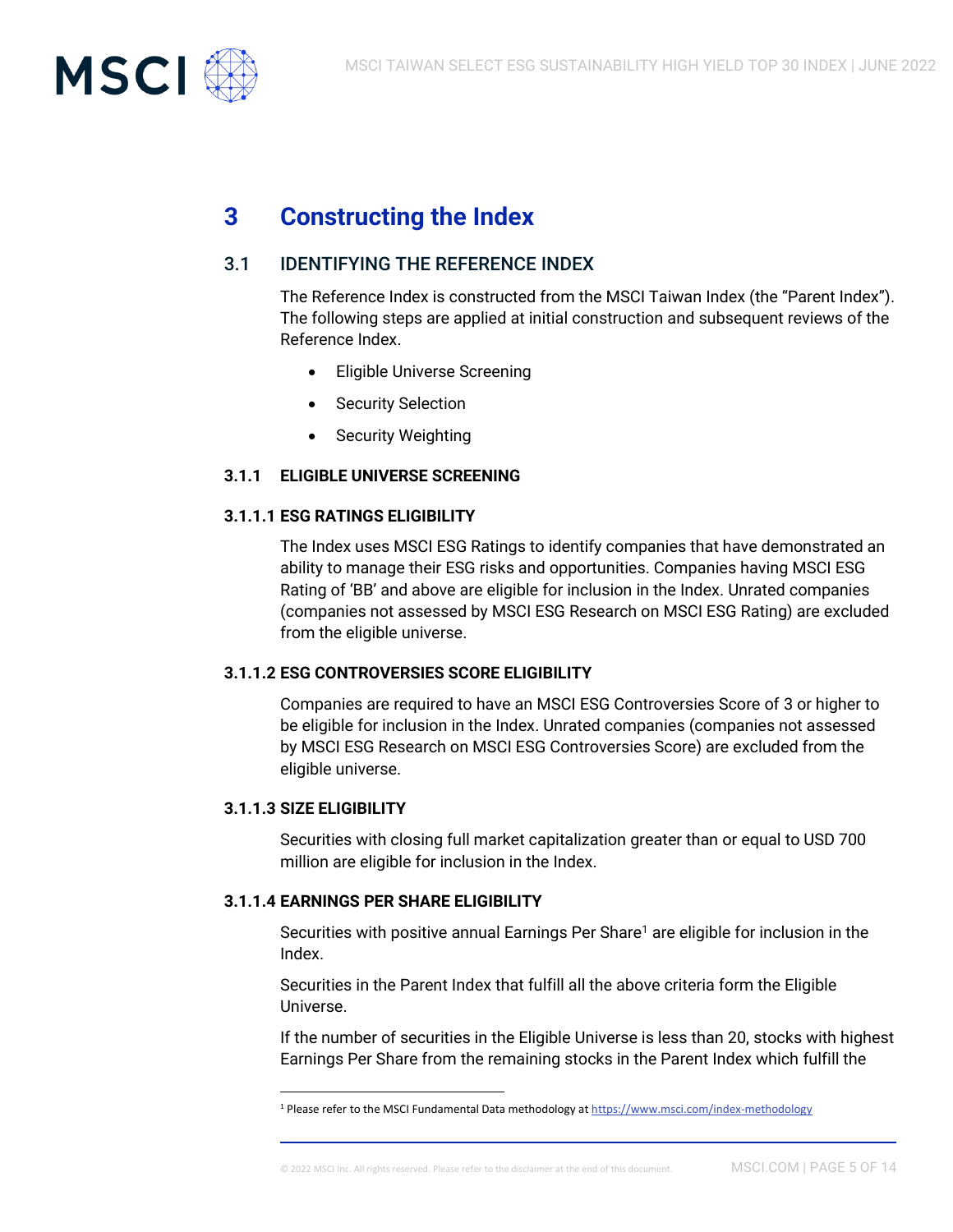

ESG Ratings Eligibility, ESG Controversies Score Eligibility and Size Eligibility are added sequentially to the Eligible Universe until the number of securities in the Eligible Universe reaches 20.

#### **3.1.2 SECURITY SELECTION**

From the securities in the Eligible Universe, 30 securities in descending order of the following Dividend Score are selected for inclusion in the Index.

Dividend Score =  $0.25 * Dividend$  Yield<sup>2</sup> +  $0.75 *$  (Average Dividend Yield of last 3 yrs)

If the number of stocks in the Eligible Universe is less than 30, the Index will have as many stocks as in the Eligible Universe.

#### **3.1.3 SECURITY WEIGHTING**

The securities selected for inclusion in the Index are weighted in proportion of the Dividend Score at every Index Review.

The final weights of each security in the MSCI Taiwan Select ESG Sustainability High Yield Top 30 Index will be capped at 15%.

#### 3.2 STAGGERING THE INDEX REBALANCING RESULTS

The rebalance changes of the Index are then staggered for implementation by spreading the change in Index Number of Shares (NOS) for each security over five days leading into the rebalancing effective date (T). The change is distributed equally among the five days as compared to the Reference Index, where all the changes are effective on the rebalancing date (T).

For each  $t \in \{5 \ days \ of \ staggering\}$ , number of shares for each security included in the Index (Staggered Index NOS  $(t)$ ) are calculated as below:

Staggered Index NOS  $(t)$  = Reference Index NOS  $(t)$  + [Adjusted Reference Index NOS  $(T)$  – Reference Index NOS  $(t)$ ]  $*(N/5)$ 

Where:

 $t:$  *Effective date of the staggering* 

[https://www.msci.com/eqb/methodology/meth\\_docs/MSCI\\_Fundamental\\_Data\\_Methdology\\_Mar\\_2018.pdf](https://www.msci.com/eqb/methodology/meth_docs/MSCI_Fundamental_Data_Methdology_Mar_2018.pdf)

<sup>2</sup> Please refer to the MSCI Fundamental Data methodology at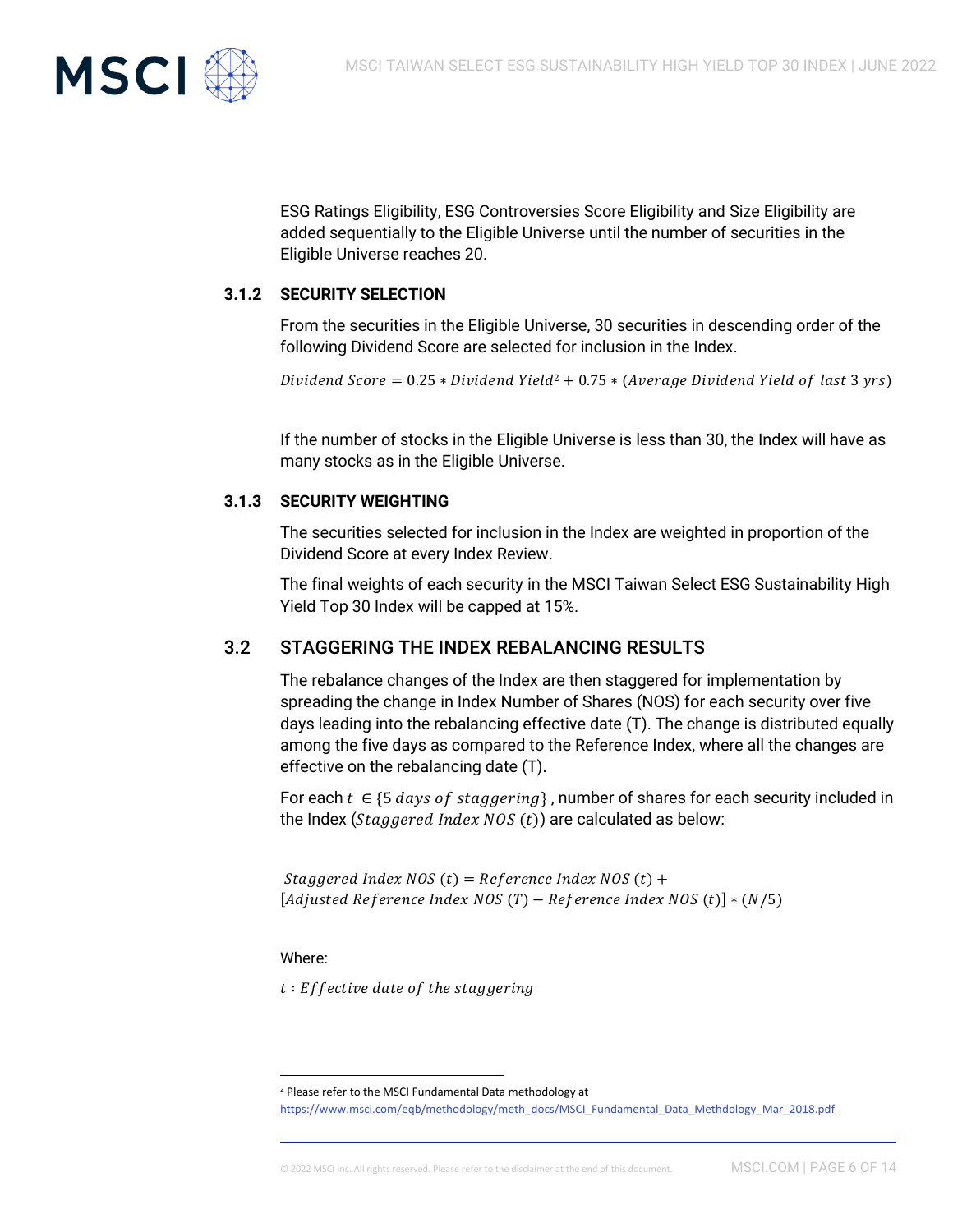

T: Rebalancing effective date of the Reference Index

Reference Index NOS  $(t)$ : It is the number of shares of a security in the Reference Index effective on t (as of close  $t - 1$ ). It is calculated as a product of the end of day security number of shares on  $t-1$  and Full Market Cap Adjustment Factor<sup>3</sup> in the Reference Index on t

Adjusted Reference Index NOS  $(T)$ : Reference Index NOS  $(T)$  adjusted for change in number of shares due to events like Rights Issues, Split, Consolidation, Stock Dividend, effective between t and T

 $N = nth$  day of staggering

© 2022 MSCI Inc. All rights reserved. Please refer to the disclaimer at the end of this document. MSCI.COM | PAGE 7 OF 14

<sup>&</sup>lt;sup>3</sup> Full Market Cap Adjustment Factor (FMCAF): A factor that is used in index constituent weighting calculation defined as (Inclusion Factor (i.e. FIF)) \*(Constraint Factor)\*(Variable Weighting Factor). For more details, please refer to section 2.7 of the MSCI corporate Events Methodology book a[t http://www.msci.com/index-methodology](http://www.msci.com/index-methodology)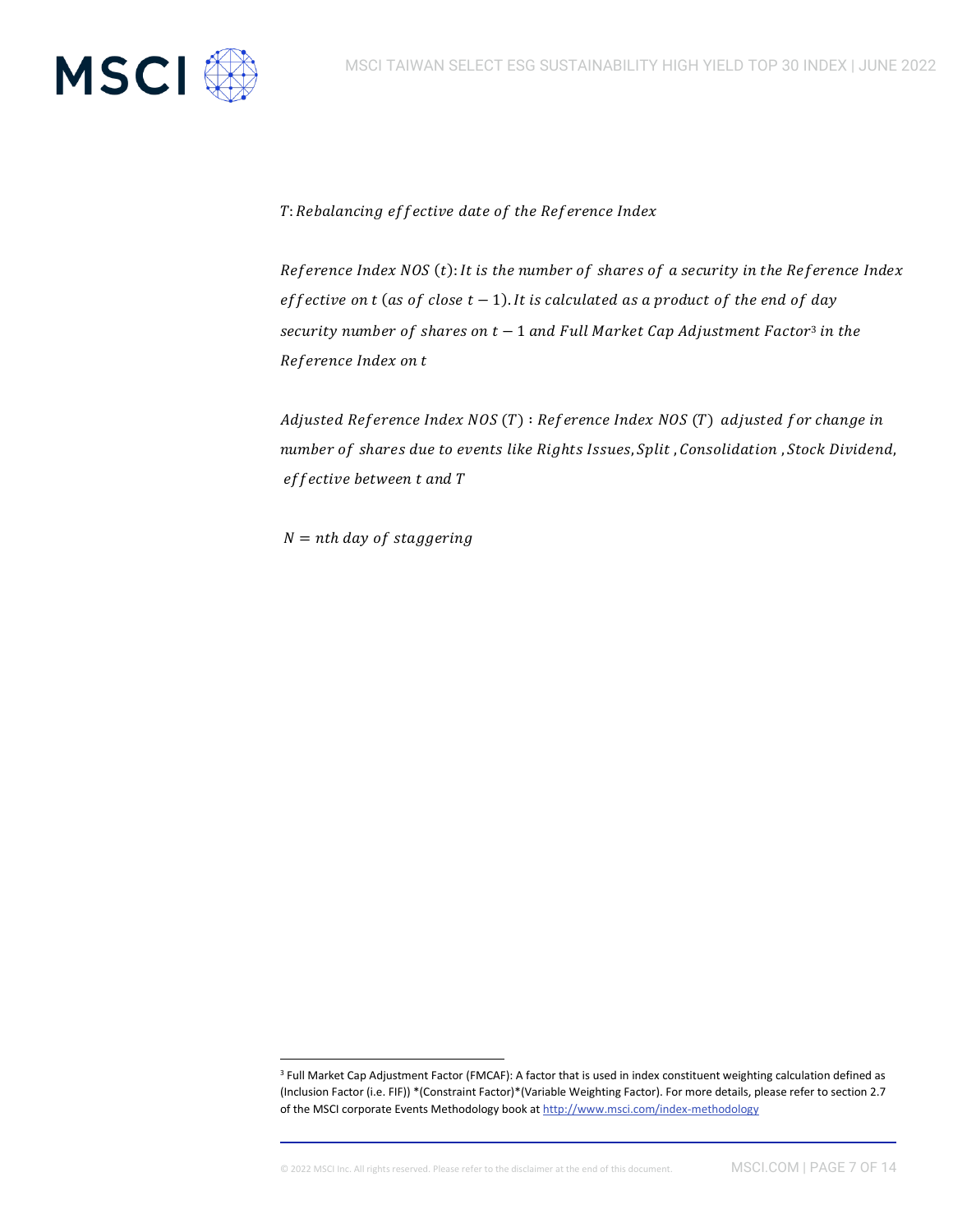

# **4 Maintaining the Index**

#### 4.1 SEMI ANNUAL INDEX REVIEWS

The Reference Index is rebalanced on a semi-annual basis as per the steps described in Section 3, usually as of the close of the last business day of May and November, coinciding with the May and November Semi-Annual Index Review (SAIR) of the MSCI Global Investable Market Indexes. The MSCI Taiwan Select ESG Sustainability High Yield Top 30 Index is generally rebalanced over five days T-4, T-3, T-2, T-1 and T, where T is the effective date of the May and November Semi-Annual Index Review of the MSCI Global Investable Market Indexes.

In general, MSCI uses MSCI ESG Research data (including MSCI ESG Ratings MSCI ESG Controversies Scores) as of the end of the month preceding the Index Reviews for the rebalancing of the Index. For some securities, such data may not be published by MSCI ESG Research by the end of the month preceding the Index Review. For such securities, MSCI will use ESG data published after the end of month, when available, for the rebalancing of the Index.

The pro forma index is in general announced to subscribers nine business days before the effective date.

#### **4.1.1 BUFFER RULES**

To reduce Index turnover and enhance Index stability, buffer rules are applied at 16.66% of the fixed number of securities in the MSCI Taiwan Select ESG Sustainability High Yield Top 30 Index.

For example, the MSCI Taiwan Select ESG Sustainability High Yield Top 30 Index targets 30 securities and the buffers are applied between rank 26 and 35. The securities in the Parent Index with a Dividend Score rank at or above 25 will be added to the MSCI Taiwan Select ESG Sustainability High Yield Top 30 Index on a priority basis. The existing constituents that have a Dividend Score rank between 26 and 35 are then successively added until the number of securities in the MSCI Taiwan Select ESG Sustainability High Yield Top 30 Index reaches 30. If the number of securities is below 30 after this step, the remaining securities in the Parent Index with the highest Dividend Score rank are added until the number of securities in the MSCI Taiwan Select ESG Sustainability High Yield Top 30 Index reaches 30.

#### 4.2 ONGOING EVENT-RELATED CHANGES

Corporate event treatment for the Index depends on whether the effective date of the event falls within the Staggering Period or outside the Staggering Period. Staggering Period is the time period starting from the first day of the staggering until T (the effective date of the rebalancing of the Reference Index).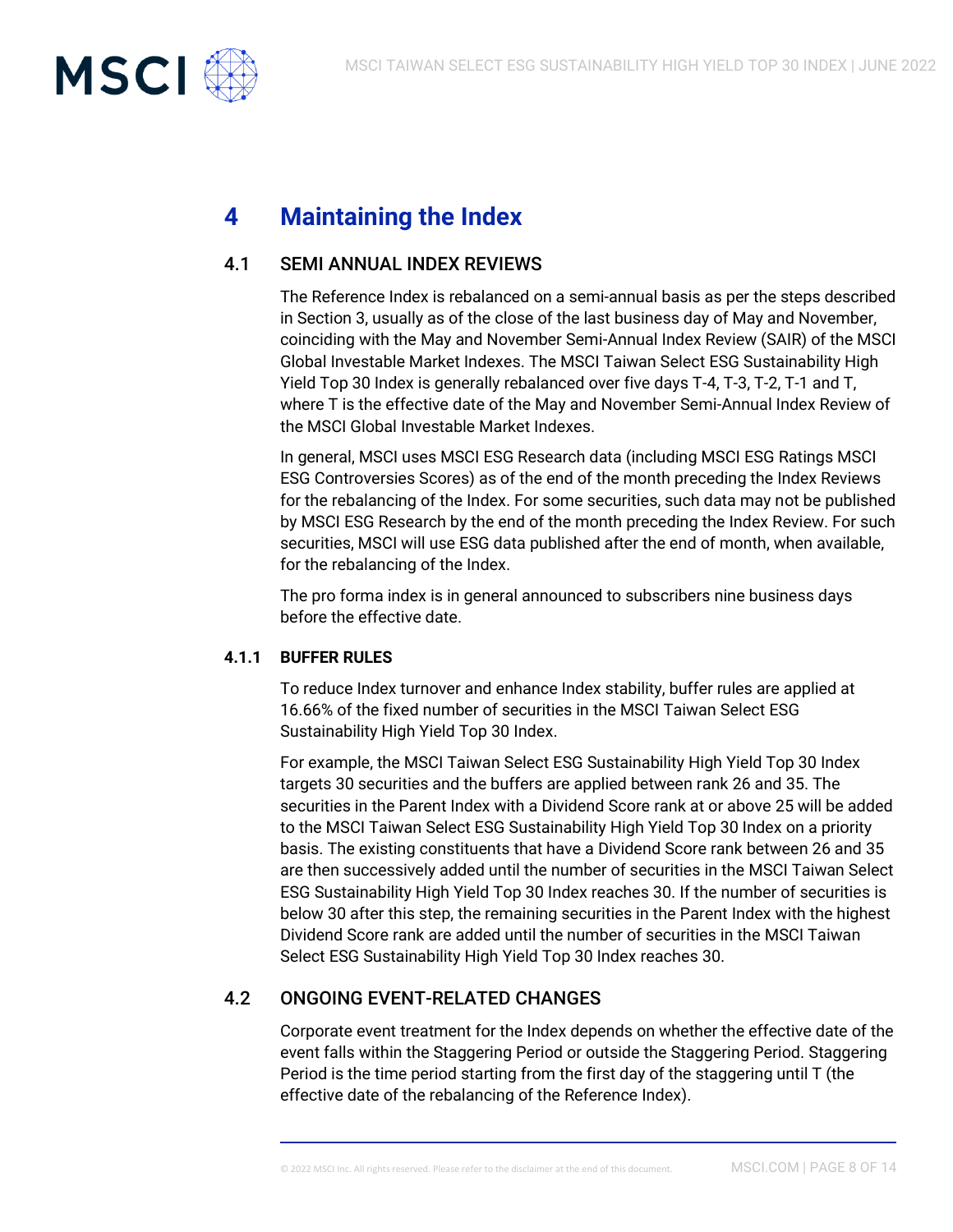

#### **4.2.1 EVENTS EFFECTIVE OUTSIDE THE STAGGERING PERIOD**

The general treatment of corporate events effective outside the staggering period in the Index aims to minimize turnover outside of Index Reviews. The methodology aims to appropriately represent an investor's participation in an event based on relevant deal terms and pre-event weighting of the index constituents that are involved. Further, changes in index market capitalization that occur because of corporate event implementation will be offset by a corresponding change in the Variable Weighting Factor (VWF) of the constituent.

Additionally, if the frequency of Index Reviews in the Parent Index is greater than the frequency of Index Reviews in the Index, the changes made to the Parent Index during intermediate Index Reviews will be neutralized in the Index.

The following section briefly describes the treatment of common corporate events within the Index.

No new securities will be added (except where noted below) to the Index between Index Reviews. For cases where additions are noted below, securities will be added to the index only if added to the parent index. Parent Index deletions will be reflected simultaneously.

There are no deletions from the Index between Index Reviews on account of a security becoming ineligible because of any change in the ESG data.

| <b>EVENT TYPE</b>                 | <b>EVENT DETAILS</b>                                                                                                                                                                                                                                               |
|-----------------------------------|--------------------------------------------------------------------------------------------------------------------------------------------------------------------------------------------------------------------------------------------------------------------|
| New additions to the Parent Index | A new security added to the Parent<br>Index (such as IPO and other early<br>inclusions) will be added to the index<br>with an estimated full market<br>capitalization adjustment factor on<br>the date of security inclusion.                                      |
| <b>Spin-Offs</b>                  | All securities created as a result of the<br>spin-off of an existing Index<br>constituent will be added to the Index<br>at the time of event implementation.<br>Reevaluation for continued inclusion<br>in the Index will occur at the<br>subsequent Index Review. |
| <b>Merger/Acquisition</b>         | For Mergers and Acquisitions, the<br>acquirer's post event weight will<br>account for the proportionate amount<br>of shares involved in deal                                                                                                                       |

#### © 2022 MSCI Inc. All rights reserved. Please refer to the disclaimer at the end of this document. MSCI.COM | PAGE 9 OF 14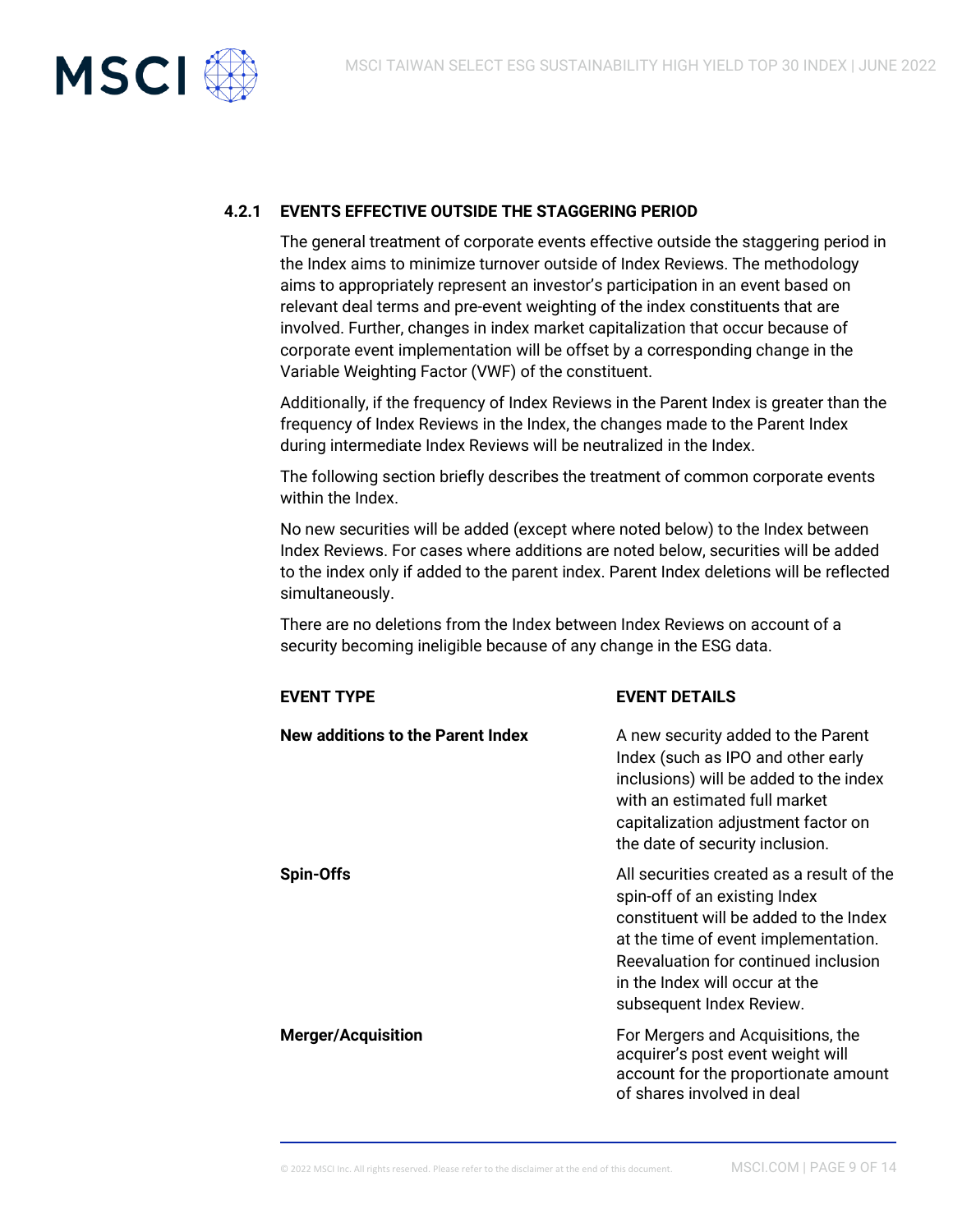

consideration, while cash proceeds will be invested across the Index.

If an existing Index constituent is acquired by a non-Index constituent, the existing constituent will be deleted from the Index and the acquiring nonconstituent will not be added to the Index.

**Changes in Security Characteristics** A security will continue to be an Index constituent if there are changes in characteristics (country, sector, size segment, etc.) Reevaluation for continued inclusion in the Index will occur at the subsequent Index Review.

Further detail and illustration regarding specific treatment of corporate events relevant to this Index can be found in the MSCI Corporate Events Methodology book under the sections detailing the treatment of events in Capped Weighted and Non-Market Capitalization Weighted indexes.

The MSCI Corporate Events methodology book is available at: <https://www.msci.com/index-methodology>

#### **4.2.2 EVENTS EFFECTIVE DURING THE STAGGERING PERIOD**

Events effective in the Index during the staggering period incorporate the event implementation in the Reference Index. The impact of events on the Index depends on the type of event and calculation date of the Index as elaborated below.

#### **4.2.2.1 CALCULATION ON T-9**

a) Before effective date

The pro forma Index in general is announced nine business days before T (T-9). If there is an event already confirmed on T-9 with an effective date in the staggering period, the change in numbers of shares for the security due to the rebalancing will not be staggered for such security until the event effective date. In this case, number of shares for that security in the Index will be same as that in the Reference Index. In case of multiple events, the staggering will be postponed till the effective date of the earliest event.

b) On and after effective date

In case of Rights Issues and market neutral events (like Split, Consolidation, Stock Dividend etc.) which involve change in security number of shares but does not involve change in the full market cap adjustment factor in the Reference Index,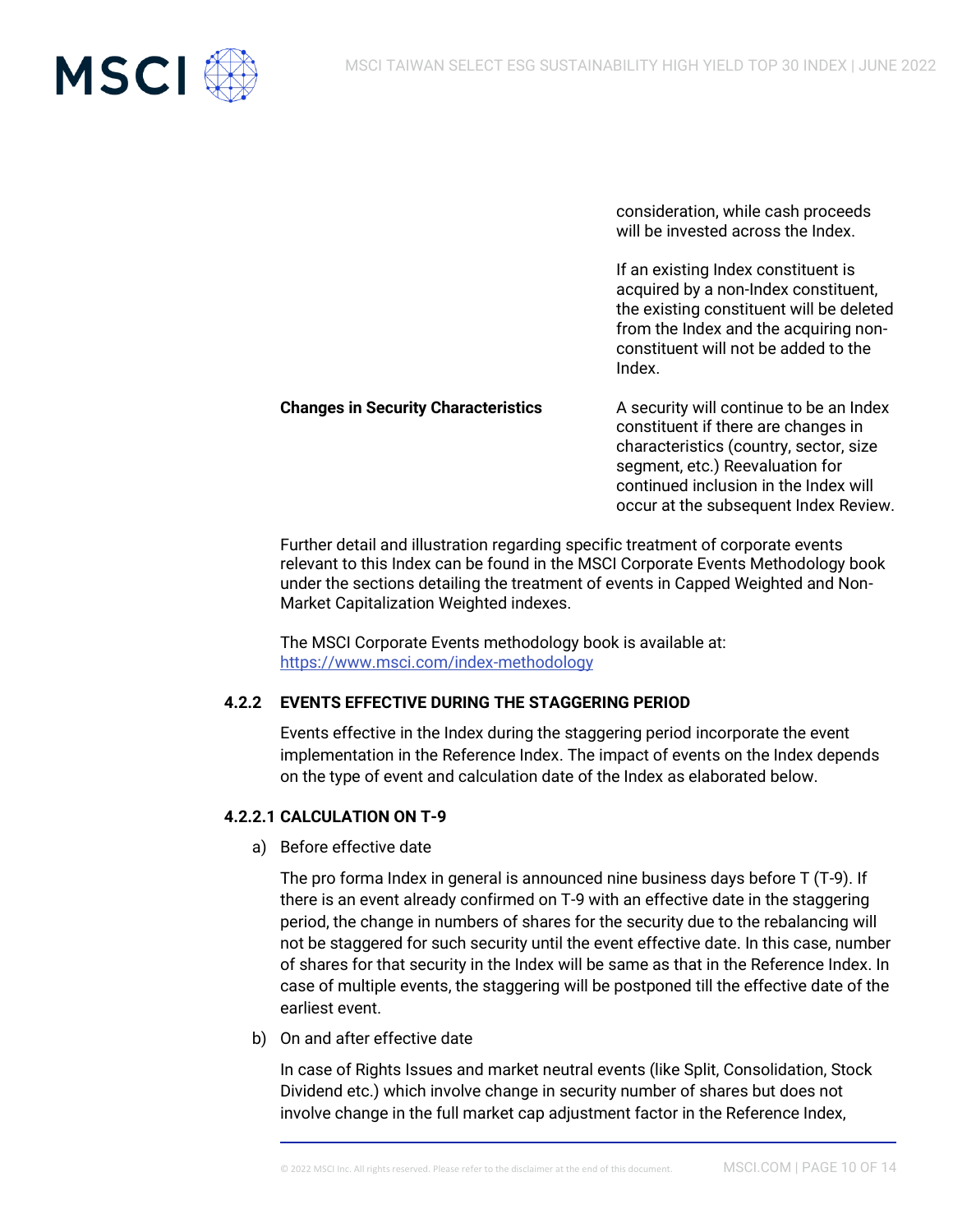

staggering (as explained in the Section 3.2) will start from the next day of the event effective date.

For all other events, staggering (as explained in the Section 3.2) will start from the effective date of the event.

#### **4.2.2.2 CALCULATION AFTER T-9**

a) Before Effective Date

In case of an event effective in the staggering period, the numbers of shares for the security involved in the event as announced on T-9 will hold until a day before the effective date. In case of multiple events, the effective date of the earliest event will be taken into account.

b) On and after the Effective Date

In case of Rights Issues and market neutral events (like Split, Consolidation, Stock Dividend etc.) which involve change in security number of shares but does not involve a change in inclusion factor in the Reference Index, staggering (as explained in the Section 3.2) will be applied from the next day of the event effective date, taking into account the new post event number of shares in the Reference Index.

For all other events, staggering (as explained in the Section 3.2) will be applied from the effective date of the event, incorporating the post event number of shares in the Reference Index.

#### **4.2.3 TREATMENT OF SUSPENDED SECURITIES**

A suspension treatment will be applied to any security suspended on any day starting from two days before the start of the Staggering Period through T-4. On the day of suspension (t), the pro-forma Full Market Cap Adjustment Factor in the Index announced for the security for the next day (t+1) will be held constant until T. However, in case, on T-4, if a new addition to the Parent Index is reverted due to suspension and the security is no longer a part of the Parent Index on T, the security will also be deleted from the Index effective on T.

In case a security resumes suspension on or before T-2, the Full Market Cap Adjustment Factor of the security in the Index on T will be set equal to the Full Market Cap Adjustment Factor of the security in the Reference Index on T.

Suspension treatment may result in different constituents and weights for the Index on T as compared to the Reference Index on the same day (T).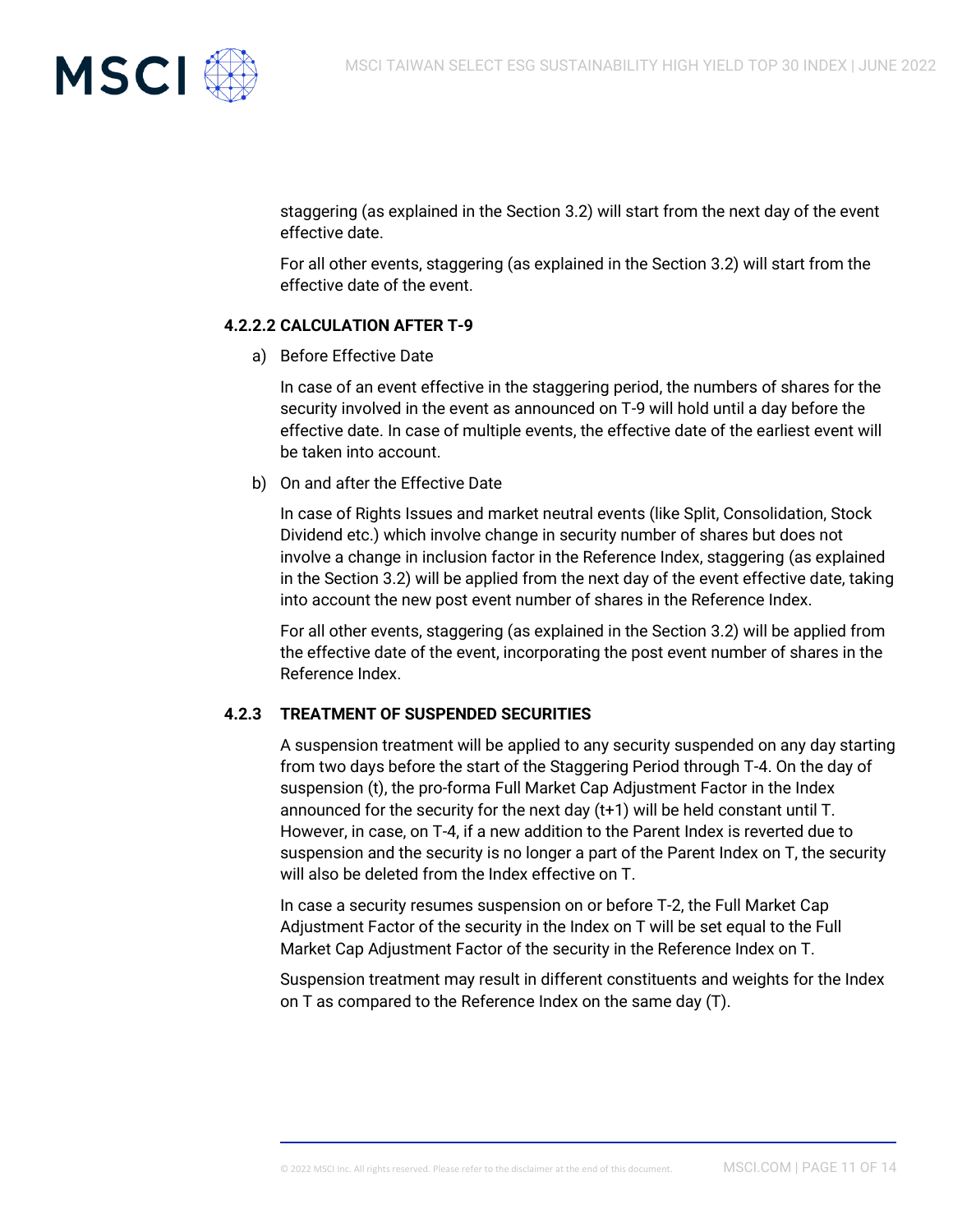

#### **The following sections have been modified since April 2020**

Section 4.2 Ongoing Event-Related Changes<sup>4</sup>

• Updated the treatment of Corporate Event – New Additions to the Parent Index

#### **The following sections have been modified effective June 01, 2022:**

Section 1: Introduction

Section 3: Constructing the Index

- Updated the steps to clarify the construction of the Reference Index
- Added Section 3.2 to illustrate the steps in staggering the index rebalancing results

Section 4: Maintaining the Index

- Updated Section 4.1 to distinguish the maintenance rules between the Reference Index and the Index
- Updated Section 4.2 to illustrate the corporate event treatment for the Index related to the staggered index rebalancing

#### **The following sections have been modified effective June 17, 2022:**

Section 4.1: Semi Annual Index Reviews

• Provided clarification on the announcement of the pro forma index to subscribers

<sup>4</sup> These changes are effective from May 2021 SAIR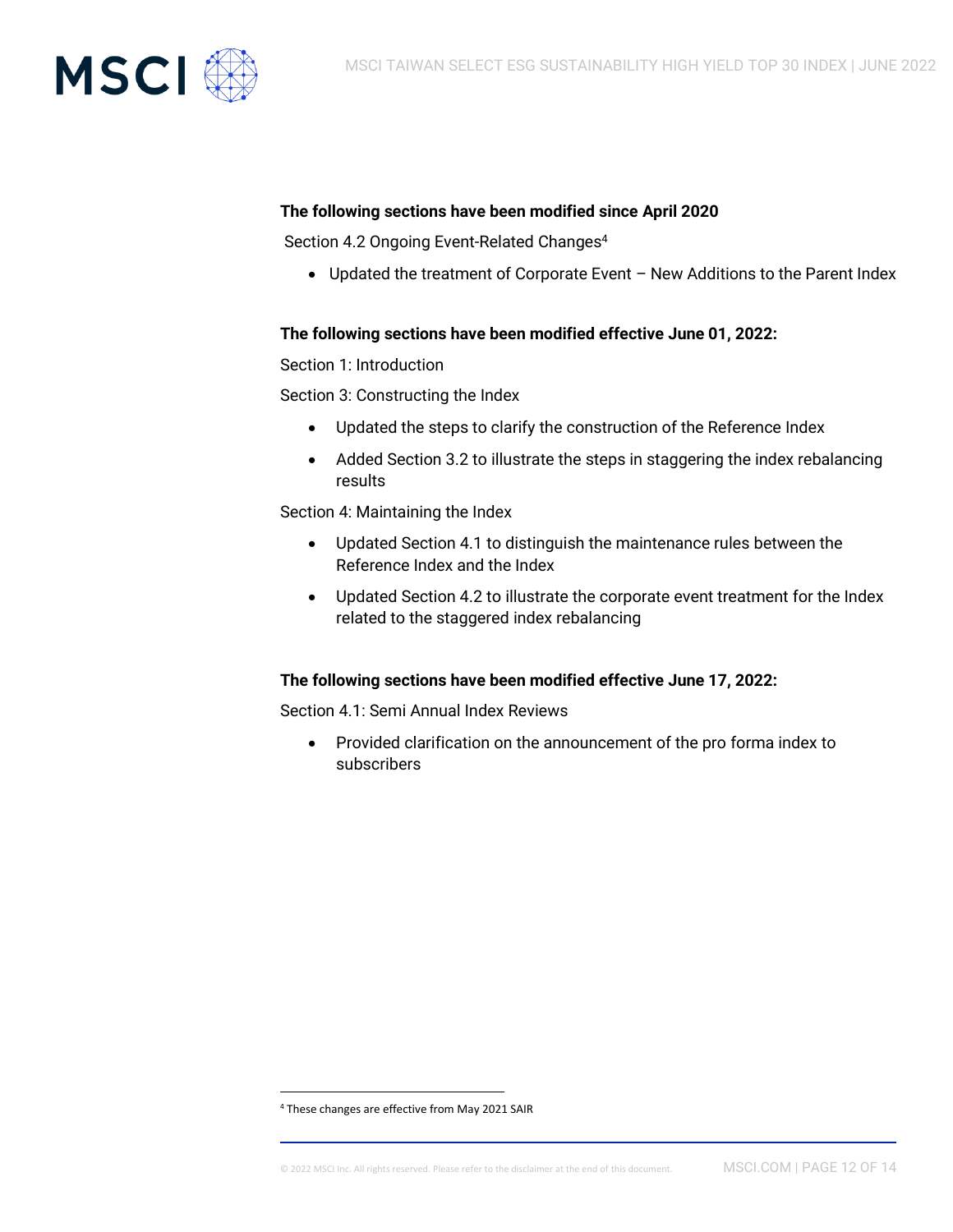

## **Contact us**

#### **AMERICAS**

#### clientservice@msci.com

| Americas        | 1888 588 4567 *  |
|-----------------|------------------|
| Atlanta         | + 1 404 551 3212 |
| <b>Boston</b>   | +1 617 532 0920  |
| Chicago         | + 1 312 675 0545 |
| Monterrey       | +52 81 1253 4020 |
| <b>New York</b> | +12128043901     |
| San Francisco   | +14158368800     |
| São Paulo       | +55 11 3706 1360 |
| Toronto         | +1 416 628 1007  |
|                 |                  |

#### **EUROPE, MIDDLE EAST & AFRICA**

| Cape Town | +27 21 673 0100   |
|-----------|-------------------|
| Frankfurt | +49 69 133 859 00 |
| Geneva    | +41 22 817 9777   |
| London    | +44 20 7618 2222  |
| Milan     | +39 02 5849 0415  |
| Paris     | 0800 91 59 17 *   |

#### **ASIA PACIFIC**

| China North | 10800 852 1032 *      |
|-------------|-----------------------|
| China South | 10800 152 1032 *      |
| Hong Kong   | +852 2844 9333        |
| Mumbai      | +91 22 6784 9160      |
| Seoul       | 00798 8521 3392 *     |
| Singapore   | 800 852 3749 *        |
| Sydney      | + 61 2 9033 9333      |
| Taipei      | 008 0112 7513 *       |
| Thailand    | 0018 0015 6207 7181 * |
| Tokyo       | + 81 3 5290 1555      |

#### **ABOUT MSCI**

MSCI is a leading provider of critical decision support tools and services for the global investment community. With over 50 years of expertise in research, data and technology, we power better investment decisions by enabling clients to understand and analyze key drivers of risk and return and confidently build more effective portfolios. We create industry-leading research-enhanced solutions that clients use to gain insight into and improve transparency across the investment process.

To learn more, please visit [www.msci.com.](http://www.msci.com/)

*The process for submitting a formal index complaint can be found on the index regulation page of MSCI's website at: [www.msci.com/index-regulation.](https://www.msci.com/index-regulation)*

 $* =$  toll free